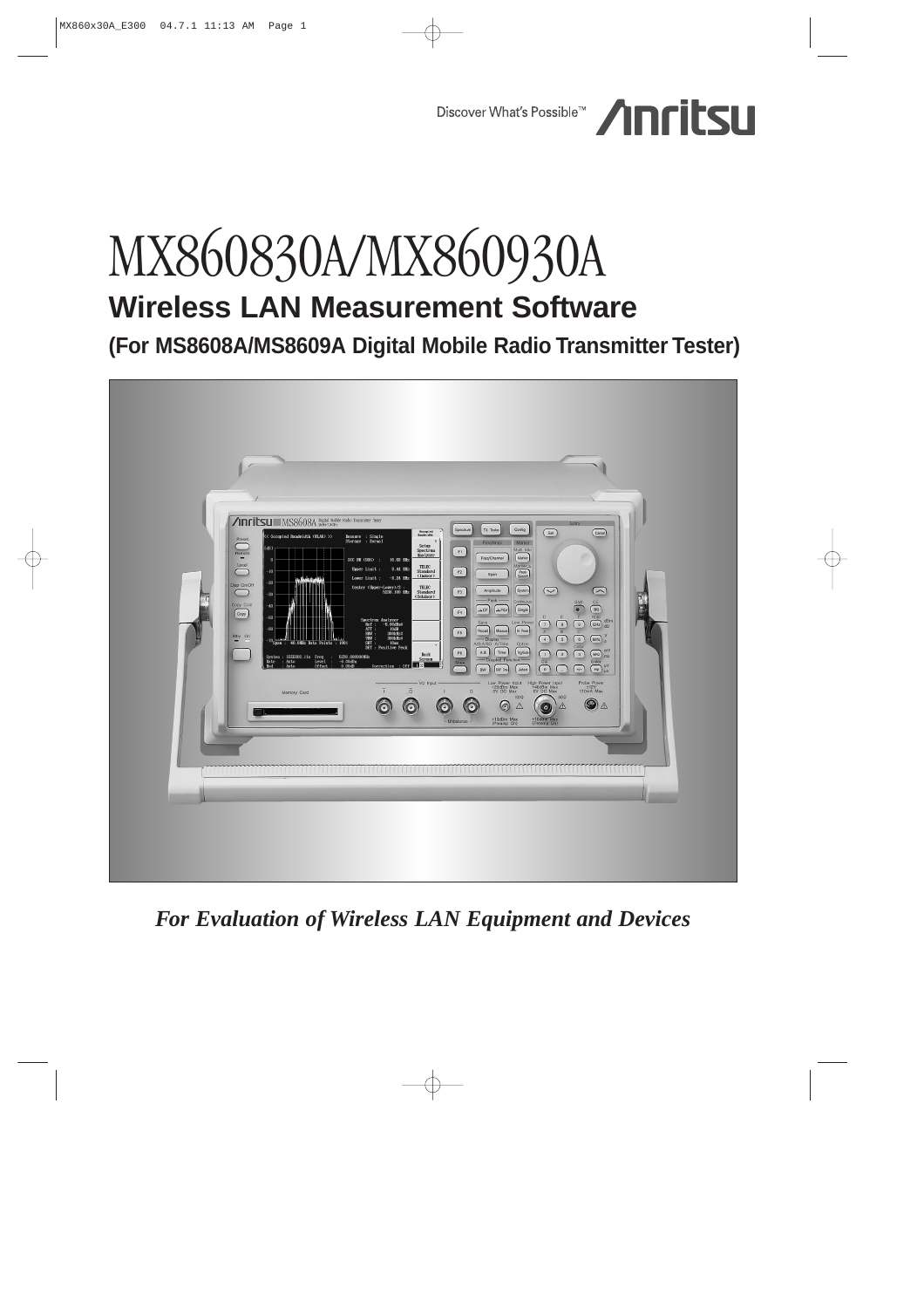## *For evaluation of Wireless LAN equipment and Devices Compatible with IEEE802.11a/b/g, HiperLAN2, HiSWANa*

## **– From Development and Production to Construction and Maintenance –**

The MS860830A/MS860930A Wireless LAN Measurement Software is application software used by the MS8608A/ MS8609A Digital Mobile Radio Transmitter Tester. A transmission system conforming to the wireless LAN standards can be evaluated by installing this wireless LAN measurement software into the spectrum analyzer.

## **Features**

- **•** Conforms to the IEEE802.11a, IEEE802.11b, IEEE802.11g (ERP-OFDM, DSSS-OFDM, ERP-DSSS/CCK), HiSWANa and HiperLAN2 standards.
- **•** Analyzes OFDM signals those realize high-speed data transfer at 54 Mbps.
- **•** Integrates a high-performance DSP, enabling high-speed and high-accuracy measurement using the fast A/D sampling (at 64 MHz). Modulation accuracy measurement can be completed in 1 sec or less.
- **•** Capable of measuring harmonics up to 5-time waves of the 5-GHz band wireless LAN (IEEE802.11a, HiSWANa, HiperLAN2) in use of MS2687B.
- **•** One-touch operation of tests on transmission characteristics, including modulation analysis and spurious.
- **•** Provides a batch measurement function which automatically measures items that were individually measured before, and displays judgement results for the specified reference value.

## **Measurement items**

Modulation analysis:

[IEEE802.11a, IEEE802.11g (ERP-OFDM, DSSS-OFDM), HiSWANa, HiperLAN2]

Frequency (Carrier frequency, Carrier frequency error) Modulation Characteristic (EVM-RMS, EVM-Peak, Phase error-RMS)

OFDM-spectrum (Carrier leak, Spectrum flatness) Display waveform (Constellation, EVM vs Sub-carrier, EVM vs Symbol, Phase error vs Symbol, Spectrum flatness)

[IEEE802.11b, IEEE802.11g (ERP-DSSS/CCK)] Frequency (Carrier frequency, Carrier frequency error) Modulation Characteristic (EVM-RMS, EVM-Peak, Phase error-RMS, Amplitude error-RMS, Origin offset) Display waveform (Constellation, EVM vs Symbol, EVM vs Sub-carrier, Phase error vs Symbol, Spectrum flatness)

Power:

Average power, Maximum Power, Carrier off power, Burst on/off ratio, Burst rising/falling time Occupied bandwidth, Spreading bandwidth Adjacent channel power Spectrum mask Spurious, Out-band leakage power CCDF, APD Macro function (Batch processing) Chip clock tolerance Symbol rate error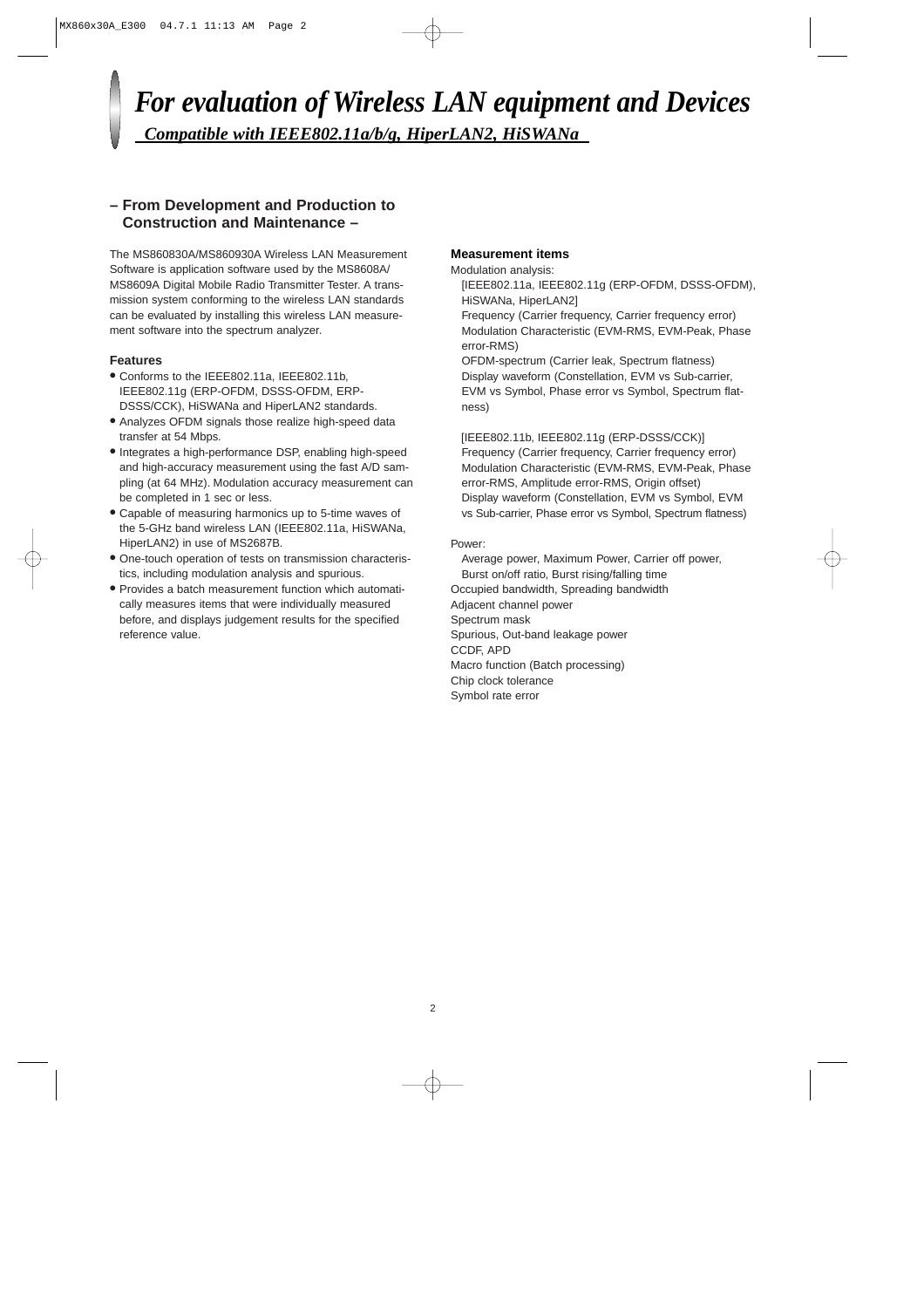## **Setup Common Parameter**

This screen is used to set common parameters such as signaling system, input level, frequency, data rate, and target system before starting analysis. Setting these parameters simplifies measurement operations.



## **Modulation Analysis**

Displays numeric results, including the frequency, execution value and maximum value of the modulation accuracy (EVM) and the execution value of the phase error.



## **Modulation Analysis: Constellation**

Displays the constellation in graph form.



## **Modulation Analysis: Modulation Accuracy (EVM) vs. Sub-carrier**

Displays the modulation accuracy (EVM) for each sub-carrier in graph form if a measured signal is OFDM. Graphs are displayed on the left side, and numeric results on the right side.



**Modulation Analysis: Phase Error vs. Symbol/Chip** Displays the phase error for each symbol/chip in graph form. Graphs are displayed on the left side, and numeric results on the right side.

## **Modulation Analysis:**

**Modulation Accuracy (EVM) vs. Symbol/Chip** Displays the modulation accuracy (EVM) for each symbol/chip in graph form.



#### **Modulation Analysis: Spectrum Flatness**

Displays the spectrum flatness for each sub-carrier in graph form [IEEE802.11a, IEEE802.11g (ERP-OFDM, DSSS-OFDM), HiSWANa, HiperLAN2].

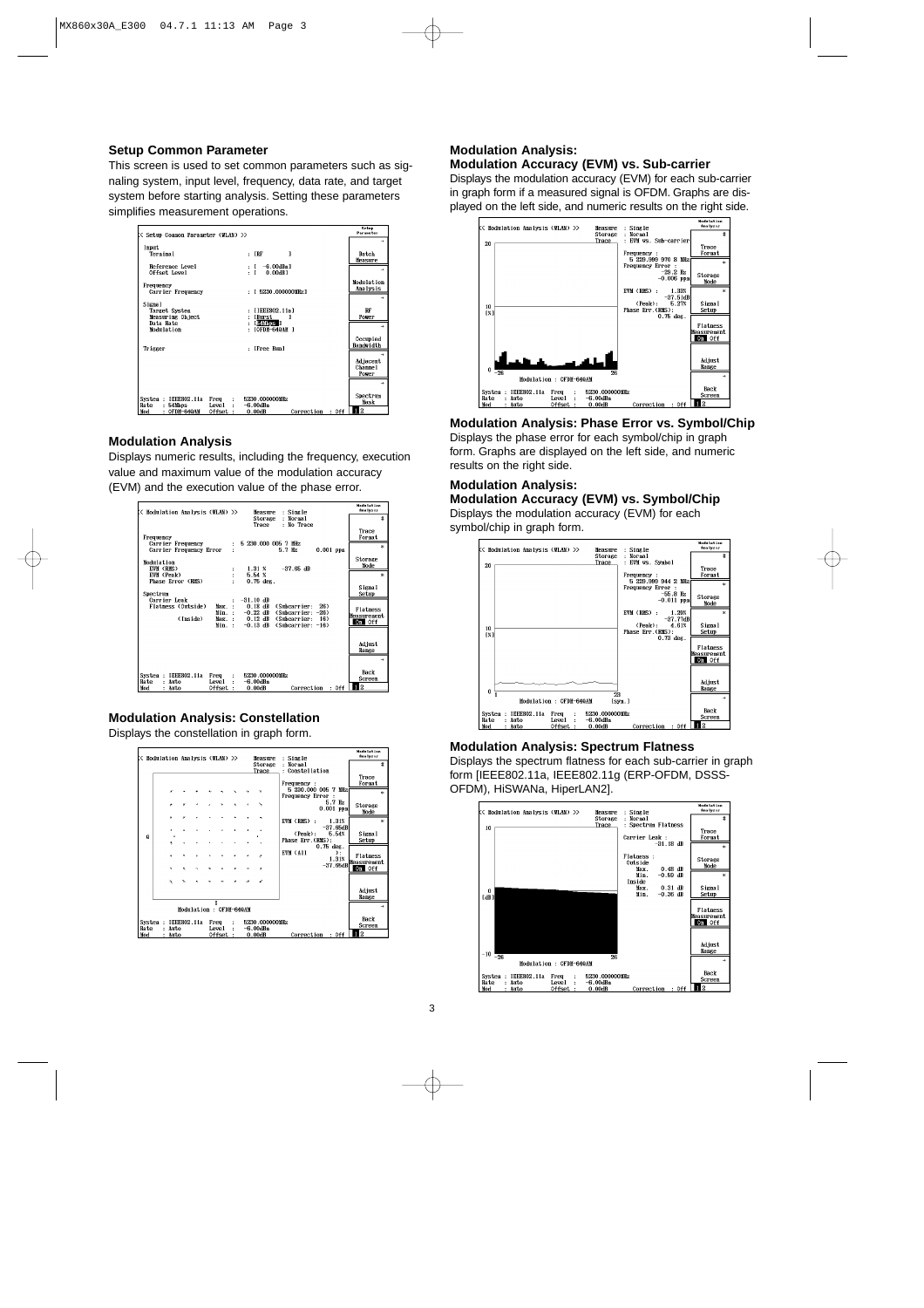## **Modulation Analysis: Eye-Diagram**

Displays the eye diagrams [IEEE802.11b, IEEE802.11g (ERP-DSSS/CCK)].



## **Power: Slot display**

Displays a burst waveform of one slot. Numeric results such as the average power and maximum instantaneous power are also displayed.



#### **Power: Transient display**

Displays an enlarged version of the rising/falling edge of the burst waveform of the slot. The rising/falling time is also displayed in the IEEE802.11b/11g. [IEEE802.11b, IEEE802.11g (ERP-DSSS/CCK)]



## **Occupied Bandwidth**

Displays the occupied bandwidth, which includes 99% of the total emission power, in graph and numeric data forms. Also, the IEEE802.11b/11g displays the numeric data of spreading bandwidth, which includes 90% of the total emission power.



#### **Adjacent Channel Power**

Displays the power to second adjacent channel in widerange graph and numeric data forms. It is also possible to display the power for each channel separately.



#### **Spectrum Mask**

Executes pass/fail judgement using the standard line corresponding to each wireless LAN system. The level difference of the measured value or the measured level value is also displayed with its frequency.

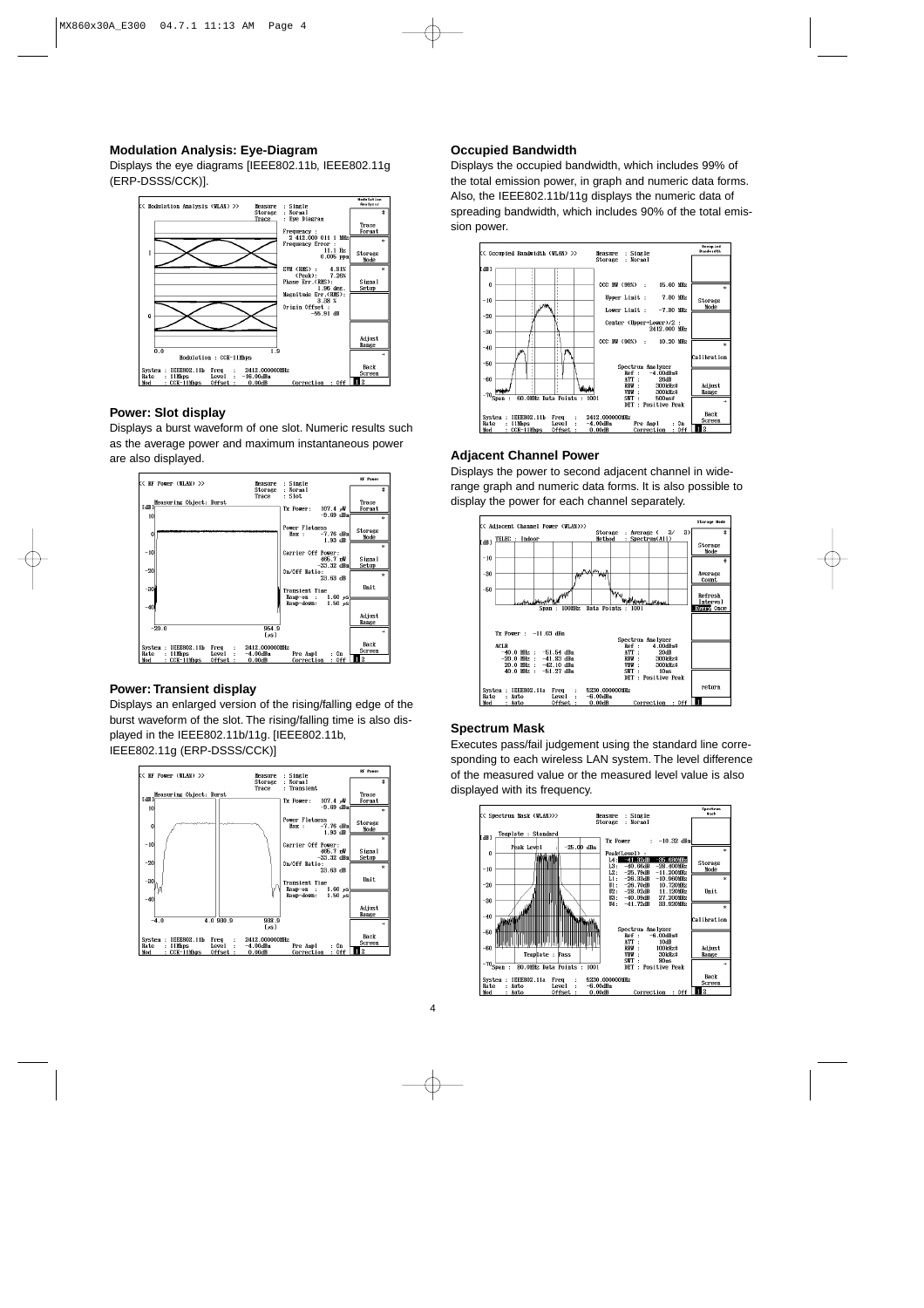## **CCDF**

Displays the cumulative distribution for the difference between the instantaneous value and the average value of the power that is band-limited by a filter.



## **APD**

Displays the distribution for the difference between the instantaneous value and the average value of the power that is band-limited by a filter.



## **Spurious**

Displays the measured results for the spurious, including frequency, level, judgement result (PASS/FAIL), specifications, RBW and VBW in three sweep modes, on three separate screens.

Measured results are automatically judged and the PASS/ FAIL is displayed by presetting the Limit.



## **Macro Function (Batch Processing)**

By presetting the judgement values, each item listed below is batch measured and judged automatically. Measured results are displayed on four separate screens. Frequency accuracy, EVM-RMS, EVM-Peak, Phase error-RMS, Amplitude error-RMS, Origin offset, Carrier leak, Spectrum flatness (at burst signal), TX-power, Carrier off power (at burst signal), On/Off ratio (at burst signal), Burst signal rising/falling time (at burst signal), Occupied bandwidth, Adjacent channel power, Spectrum mask, Spurious (Two tables can be chosen)



| K< Batch Measure (WLAN) >>                                                                                                                                                                                                                                                                                                                                                                                                                                                                                                                                                                                                                                                                                                                                                                                                                                                                                                                                                                                                                                                                                                | Ratch<br>Heasure                                                                                                       |
|---------------------------------------------------------------------------------------------------------------------------------------------------------------------------------------------------------------------------------------------------------------------------------------------------------------------------------------------------------------------------------------------------------------------------------------------------------------------------------------------------------------------------------------------------------------------------------------------------------------------------------------------------------------------------------------------------------------------------------------------------------------------------------------------------------------------------------------------------------------------------------------------------------------------------------------------------------------------------------------------------------------------------------------------------------------------------------------------------------------------------|------------------------------------------------------------------------------------------------------------------------|
| Spurious Emission 1 : PASS<br>(5G Data Comm: Spurious<br>, W/M)<br>$f 1 = 3236.984340$ MHz :<br>$0.000$ $\frac{W}{M}$<br>(2.50)<br>$f$ 2 = 5 091.928 840 MHz :<br>$0.000$ $\frac{1}{2}$ $\frac{1}{2}$<br>15.0<br>wW/M)<br>$f$ 3 = 5 281.593 860 MHz :<br>$0.000$ $\frac{1}{2}$ /M<br>$\epsilon$<br>$15.0$ $\frac{1}{2}$ $\frac{1}{2}$<br>$f$ 4 = 7 744.154 240 MHz :<br>$0.000 \frac{1}{2}$<br>(0.200 M/M)<br>$(0.000)$ $\frac{1}{2}$ (M/M)<br>$f 5 = 11757.926500 MHz$ :<br>$0.000 \,$ , W/M<br>$($ 0.000 $\mu$ W/M)<br>$f 6 = 14841.154500 MHz$ :<br>$0.000~\mu$ W/M<br>$f$ 7 = 16 244.813 840 MHz : 0.000 MV/M<br>$0.000$ $\sqrt{M/M}$ )<br>C<br>MHz : -------- wV/M<br>(--------- 四/值)<br>----------------<br>$f R =$<br>----------------<br>MHz : -------- 或/M<br>$f.9 =$<br>---------------<br>MHz: -------- wW/M<br>$f10 =$<br>= --------------- MHz : -------- 成//M<br>(一--------- 则/值)<br>f11<br>$f12 =$ ------------------<br>(--------- 则/值)<br>MHz : -------- wV/M<br>$f13 =$ -------------------<br>MHz : --------- rV/M<br>(-------- 咸/值)<br>f14 = ---------------- MHz : -------- $M/Z$<br>(--------- 戒/M) | Measure<br>Start.<br>a.<br>Setup<br>Measure<br>Table<br>\$.<br>View<br>Select<br>Page 2<br>$\mathbf{x}$<br>Calibration |
| $f15 =$ ---------------- $MBz$ : -------- $M/Z$<br>Total Judgement : PASS                                                                                                                                                                                                                                                                                                                                                                                                                                                                                                                                                                                                                                                                                                                                                                                                                                                                                                                                                                                                                                                 | Adjust<br>Range<br>Back                                                                                                |
| System: IEEE802.11a Freq : 5230.000000MHz<br>Rate<br><b>Level</b><br>$-6.00dBa$<br>: Auto<br>t.<br>$:$ Off<br>Offset<br>0.00dB<br>Correction<br>Mod<br>: Auto                                                                                                                                                                                                                                                                                                                                                                                                                                                                                                                                                                                                                                                                                                                                                                                                                                                                                                                                                             | Screen<br>12                                                                                                           |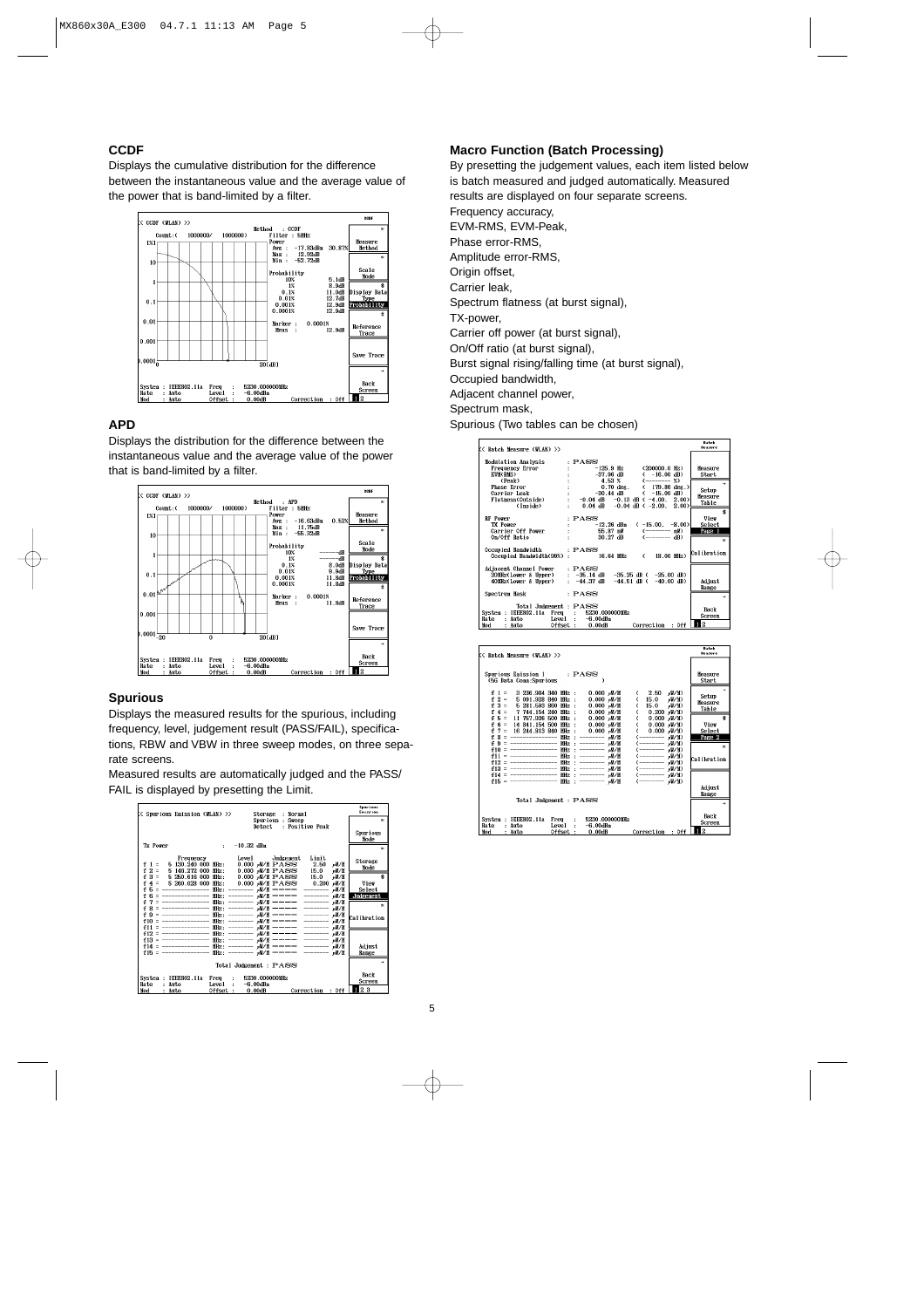## *Specifications*

Specified values are obtained after warming up the equipment for 30 minutes at a constant ambient temperature and then performing calibration.

Guaranteed specifications after Adjust Range and Level Calibration keys pressed.

Pre-amp On can be set when MS8608A-08 and MS8609A-08 are installed in the main frame.

## **• IEEE802.11a, IEEE802.11g (ERP-OFDM, DSSS-OFDM), HiSWANa(**∗**1), HiperLAN2(**∗**2) 1/3**

|                                                                                                                                                                                                                | Model                                     | MX860830A                                                                                                                                                                                                                                                                                                                                                                          | MX860930A                                                                             |
|----------------------------------------------------------------------------------------------------------------------------------------------------------------------------------------------------------------|-------------------------------------------|------------------------------------------------------------------------------------------------------------------------------------------------------------------------------------------------------------------------------------------------------------------------------------------------------------------------------------------------------------------------------------|---------------------------------------------------------------------------------------|
| Modulation type                                                                                                                                                                                                |                                           | OFDM-64QAM, OFDM-16QAM, OFDM-QPSK, OFDM-BPSK                                                                                                                                                                                                                                                                                                                                       |                                                                                       |
| [IEEE802.11a, IEEE802.11g (ERP-OFDM, DSSS-OFDM) ]:<br>54, 48, 36, 24, 18, 12, 9, 6 Mbps, Auto (automatic recognition at burst signal only)<br>Data rate<br>[HiSWANa, HiperLAN2]: 54, 36, 27, 18, 12, 9, 6 Mbps |                                           |                                                                                                                                                                                                                                                                                                                                                                                    |                                                                                       |
|                                                                                                                                                                                                                | Measurement items                         | Frequency (carrier frequency, carrier frequency error), Modulation Characteristic (EVM-RMS, EVM-Peak, phase<br>error-RMS), OFDM-spectrum (carrier leak, spectrum flatness)                                                                                                                                                                                                         |                                                                                       |
|                                                                                                                                                                                                                | Frequency range                           | [IEEE802.11a, HiSWANa, HiperLAN2]: 100 MHz to 6 GHz, 100 MHz to 3 GHz (pre-amp On)<br>[IEEE802.11g (ERP-OFDM, DSSS-OFDM)]: 100 MHz to 3 GHz                                                                                                                                                                                                                                        |                                                                                       |
|                                                                                                                                                                                                                | Measurement<br>frequency intake range     | [IEEE802.11a, HiSWANa, HiperLAN2]<br>Temperature: +18° to +35 °C, setting frequency: ±120 kHz (3 to 6 GHz), ±80 kHz (100 MHz to 3 GHz)<br>[IEEE802.11g (ERP-OFDM, DSSS-OFDM)]<br>Temperature: +18° to +35 °C, setting frequency: ±80 kHz                                                                                                                                           |                                                                                       |
|                                                                                                                                                                                                                | Measurement level<br>range                | High Input: $-6$ to $+38$ dBm, $-26$ to $+38$ dBm (pre-amp On)<br>Low Input: $-26$ to $+18$ dBm, $-46$ to $+18$ dBm (pre-amp On)                                                                                                                                                                                                                                                   | $-26$ to +18 dBm, $-26$ to +26 dBm (With Opt. 32),<br>$-46$ to $+18$ dBm (pre-amp On) |
|                                                                                                                                                                                                                | Carrier frequency<br>accuracy             | [IEEE802.11a, HiSWANa, HiperLAN2]: Frequency: 4.9 to 6 GHz<br>[IEEE802.11g (ERP-OFDM, DSSS-OFDM)]: Frequency: 2.4 to 2.5 GHz<br>Input level: -10 dBm, (MS8608A: Low Input) Averaging 30 times, Temperature: +18° to +35 °C,<br>$\pm$ (reference frequency accuracy x setting frequency + 500 Hz)                                                                                   |                                                                                       |
|                                                                                                                                                                                                                | Modulation accuracy                       | [IEEE802.11a, HiSWANa, HiperLAN2]: Frequency: 4.9 to 6 GHz<br>[IEEE802.11q (ERP-OFDM, DSSS-OFDM)]: Frequency: 2.4 to 2.5 GHz<br>Input level: -10 dBm (MS8608A Low Input), Averaging 30 times, Temperature: +18° to +35 °C<br>1.5 %rms (typ.)                                                                                                                                       |                                                                                       |
| Modulation<br>analysis                                                                                                                                                                                         | Display waveform                          | Constellation, EVM vs symbol number, EVM vs Sub-carrier number<br>Phase error vs symbol number, spectrum flatness                                                                                                                                                                                                                                                                  |                                                                                       |
|                                                                                                                                                                                                                | Constellation                             | Display format: 1) All, 2) First Symbol, 3) Last Symbol, 4) Pilot Only, 5) One Sub-Carrier, 6) Outside Pair (When "Target<br>system: HiSWANa" and "Data rate: Auto" are set, 2) and 3) are not selectable)<br>Error scale: 5%, 10%, 20%, 35%, OFF ("Error scale" is available when "Data rate" is not set to "Auto" and "Modulation<br>type" is set to "OFDM-BPSK" or "OFDM-QPSK") |                                                                                       |
|                                                                                                                                                                                                                | EVM vs symbol                             | Vertical line (full scale): 5%, 10%, 20%, 50%, 100%<br>Horizontal line: Symbol number, 1 to 1367 symbol                                                                                                                                                                                                                                                                            |                                                                                       |
|                                                                                                                                                                                                                | EVM vs sub-carrier                        | Vertical line (full scale): 5 %, 10 %, 20 %, 50 %, 100 %<br>Horizontal line: Sub-carrier number -26 to +26                                                                                                                                                                                                                                                                         |                                                                                       |
|                                                                                                                                                                                                                | Phase error vs symbol                     | Vertical line (full scale): 5 deg, 10 deg, 20 deg, 50 deg, 100 deg<br>Horizontal line: Symbol number, 1 to 1367 symbol                                                                                                                                                                                                                                                             |                                                                                       |
|                                                                                                                                                                                                                | Spectrum flatness                         | Vertical line (full scale): 5 dB, 10 dB, 20 dB, 50 dB, 100 dB<br>Horizontal line: Sub-carrier number -26 to +26                                                                                                                                                                                                                                                                    |                                                                                       |
|                                                                                                                                                                                                                | Analysis length                           | Setting range: 1 to 1367OFDM symbol<br>Setting resolution: 1OFDM symbol<br>Setting method: Manual setting, Auto setting (at burst signal only. When "Data rate" is set to "AUTO." HiperLAN2 is not<br>supported.)                                                                                                                                                                  |                                                                                       |
|                                                                                                                                                                                                                | Analysis start position<br>(HiSWANa only) | Setting range: 1 to [1367 – ("Analysis length" setting value) + 1] OFDM symbol<br>Setting resolution: 1 OFDM symbol                                                                                                                                                                                                                                                                |                                                                                       |
|                                                                                                                                                                                                                | Storage mode                              | Normal: Refresh waveform/data for each measurement.<br>Average: Data display averages the result for the designated number of measurements.<br>Averaging count: 2 to 999. Waveform display is same as "Normal" mode.<br>Overwrite: Waveform is overwritten without erasing previous waveform. Data display is same as "Normal" mode.                                               |                                                                                       |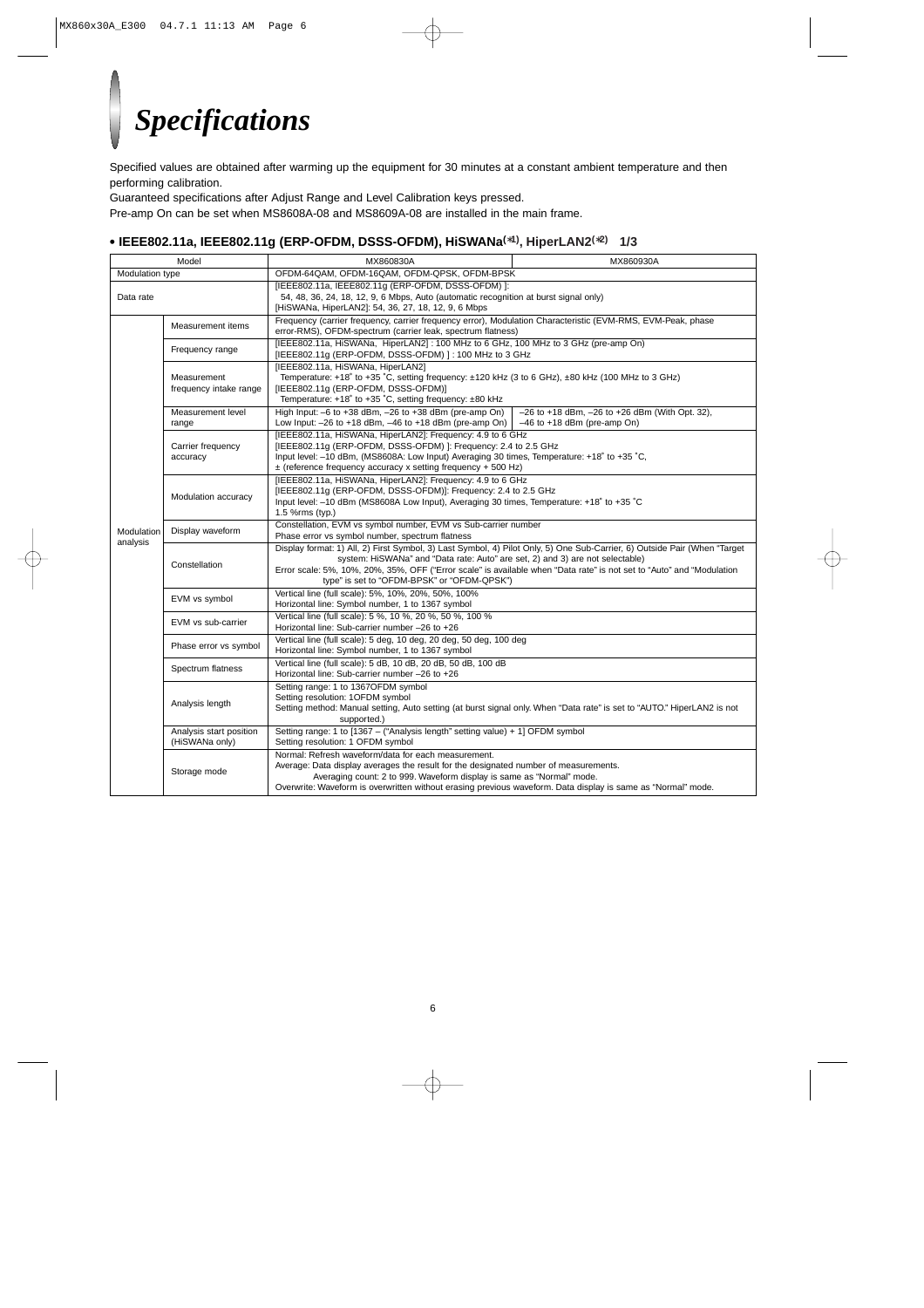## **• IEEE802.11a, IEEE802.11g (ERP-OFDM, DSSS-OFDM), HiSWANa(**∗**1), HiperLAN2(**∗**2) 2/3**

|                                         | Model                                   | MX860830A<br>MX860930A                                                                                                                                                                                                                                                                                                                                                                                                                             |  |  |
|-----------------------------------------|-----------------------------------------|----------------------------------------------------------------------------------------------------------------------------------------------------------------------------------------------------------------------------------------------------------------------------------------------------------------------------------------------------------------------------------------------------------------------------------------------------|--|--|
|                                         | Measurement                             | [IEEE802.11a, HiSWANa, HiperLAN2]: 100 MHz to 6 GHz, 100 MHz to 3 GHz (pre-amp On)                                                                                                                                                                                                                                                                                                                                                                 |  |  |
|                                         | frequency range                         | [IEEE802.11g(ERP-OFDM, DSSS-OFDM)]: 100 MHz to 3 GHz                                                                                                                                                                                                                                                                                                                                                                                               |  |  |
|                                         | Measurement level<br>range              | High Input: $-6$ to $+38$ dBm, $-26$ to $+38$ dBm (pre-amp On)<br>$-26$ to $+18$ dBm, $-26$ to $+26$ dBm (With Opt. 32),<br>Low Input: $-26$ to $+18$ dBm, $-46$ to $+18$ dBm (pre-amp On)<br>$-46$ to $+18$ dBm(pre-amp On)                                                                                                                                                                                                                       |  |  |
|                                         | Measurement items*3                     | Average power, Maximum power, Carrier off power (at burst signal), Burst on/off ratio (at burst signal)                                                                                                                                                                                                                                                                                                                                            |  |  |
|                                         | Burst average power<br>accuracy         | (MS8608A: Low Input)<br>[IEEE802.11a, HiSWANa, HiperLAN2]<br>Frequency: 4.9 to 6 GHz, Input level: -18 to 0 dBm, Averaging 30 times<br>$\leq \pm 2.7$ dB<br>[IEEE802.11g (ERP-OFDM, DSSS-OFDM)]<br>Frequency: 2.4 to 2.5 GHz, Input level: -18 to 0 dBm, -38 to 0 dBm (pre-amp On), Averaging 30 times<br>$\leq \pm 1.7$ dB, $\leq \pm 2.0$ dB (pre-amp On)                                                                                        |  |  |
|                                         | Burst rising detection<br>method        | Choose from (1) and (2).<br>(1) The rising edge is detected from change of a signal level.<br>(2) The rising edge is detected from a preamble signal. (Preamble Search)                                                                                                                                                                                                                                                                            |  |  |
| RF power                                | Burst signal length<br>detection method | Choose from (1) and (2).<br>(1) Input data length<br>(2) The falling edge is detected from change of a signal level. (Ramp-down Detection)                                                                                                                                                                                                                                                                                                         |  |  |
|                                         | Slot display                            | A time domain waveform is displayed.<br>Vertical line: Unit = dBm, dB, %<br>Horizontal line<br>At burst signal: -20.0 (fixed) to 5680.0 µs (based on burst length)<br>At continuous signal: 0.0 to 5660.0 µs (fixed)                                                                                                                                                                                                                               |  |  |
|                                         | <b>Transient display</b>                | Displays zoom of the rising and falling edges of a slot.<br>Vertical line: Unit = dBm, dB, %<br>Horizontal line: 8.0 to 40.0 µs (setting resolution: 0.1 µs)                                                                                                                                                                                                                                                                                       |  |  |
|                                         | Analysis length                         | Setting range: 1 to 1367 OFDM symbol (DSSS-OFDM: 1 to 1300 OFDM symbol)<br>Setting resolution: 1 OFDM symbol<br>Setting method: Manual setting, Auto setting (at burst signal only.)                                                                                                                                                                                                                                                               |  |  |
|                                         | Storage mode                            | Normal: Refresh waveform/data for each measurement.<br>Average: Data display averages the result for the designated number of measurements.<br>Averaging count: 2 to 999. Waveform display is same as "Normal" mode.<br>Overwrite: Waveform is overwritten without erasing previous waveform. Data display is same as "Normal" mode.                                                                                                               |  |  |
|                                         | Frequency range                         | [IEEE802.11a, HiSWANa, HiperLAN2]: 100 MHz to 6 GHz, 100 MHz to 3 GHz (pre-amp On)<br>[IEEE802.11g (ERP-OFDM, DSSS-OFDM) ]: 100 MHz to 3 GHz                                                                                                                                                                                                                                                                                                       |  |  |
| Occupied<br>frequency                   | Reference level range                   | High Input: $-6$ to $+38$ dBm, $-26$ to $+38$ dBm (pre-amp On)<br>$-26$ to $+18$ dBm, $-26$ to $+26$ dBm (With Opt. 32),<br>Low Input: $-26$ to $+18$ dBm, $-46$ to $+18$ dBm (pre-amp On)<br>$-46$ to $+18$ dBm (pre-amp On)                                                                                                                                                                                                                      |  |  |
| bandwidth                               | Measurement method                      | BW (99%): 99% of the total radiation power is defined as the contained frequency width.                                                                                                                                                                                                                                                                                                                                                            |  |  |
|                                         | Storage mode                            | Normal: Displays the measured result value and waveform after every measurement.<br>Average: Displays the measured result value averaged for the designated number of measurements.<br>Averaging count: 2 to 999. Waveform display is same as Normal mode.                                                                                                                                                                                         |  |  |
|                                         | Target system                           | IEEE802.11a, HiSWANa, HiperLAN2                                                                                                                                                                                                                                                                                                                                                                                                                    |  |  |
|                                         | Frequency range                         | 100 MHz to 6 GHz, 100 MHz to 3 GHz (pre-amp On)                                                                                                                                                                                                                                                                                                                                                                                                    |  |  |
|                                         | Reference level range                   | High Input: $+4$ to $+38$ dBm, $-16$ to $+38$ dBm (pre-amp On)<br>$-16$ to $+18$ dBm, $-16$ to $+26$ dBm (With Opt. 32),<br>Low Input: $-16$ to $+18$ dBm, $-36$ to $+18$ dBm (pre-amp On)<br>$-36$ to $+18$ dBm (pre-amp On)                                                                                                                                                                                                                      |  |  |
| Adjacent<br>channel<br>leakage<br>power | Measurement method                      | Sweep method (All):<br>After measuring the signal range including upper/lower second adjacent channels at a time with the sweep type spec-<br>trum analyzer performs calculation of adjacent/second adjacent channels and displays the result.<br>Sweep method (Separate):<br>After measuring adjacent channel and the channel next to the adjacent channel with the sweep type spectrum analyzer<br>performs calculation and displays the result. |  |  |
|                                         | Storage mode                            | Normal: Refresh waveform/data for each measurement.<br>Average: Displays the measured result value averaged for the designated number of measurements.<br>Averaging count: 2 to 999. Waveform display is same as "Normal" mode.                                                                                                                                                                                                                    |  |  |
|                                         | Frequency range                         | [IEEE802.11a, HiSWANa, HiperLAN2]: 100 MHz to 6 GHz, 100 MHz to 3 GHz (pre-amp On)<br>[IEEE802.11g (ERP-OFDM, DSSS-OFDM)]: 100 MHz to 3 GHz                                                                                                                                                                                                                                                                                                        |  |  |
|                                         | Reference level range                   | High Input: $+4$ to $+38$ dBm, $-16$ to $+38$ dBm (pre-amp On)<br>$-16$ to $+18$ dBm, 0 to $+26$ dBm (With Opt. 32),<br>Low Input: $-16$ to $+18$ dBm, $-36$ to $+18$ dBm (pre-amp On)<br>$-36$ to $+18$ dBm (pre-amp On)                                                                                                                                                                                                                          |  |  |
| Spectrum<br>mask                        | Template                                | Corresponds to the spectrum mask defined in IEEE std 802.11a-1999 17.3.9.2 and IEEE std 802.11g-2003 19.5.4/<br>19.7.2. Arbitrary spectrum mask is also available.                                                                                                                                                                                                                                                                                 |  |  |
|                                         | Storage mode                            | Normal: Refresh waveform/data for each measurement.<br>Average: Displays the measured result value averaged for the designated number of measurements.<br>Averaging count: 2 to 999. Waveform display is same as "Normal" mode.                                                                                                                                                                                                                    |  |  |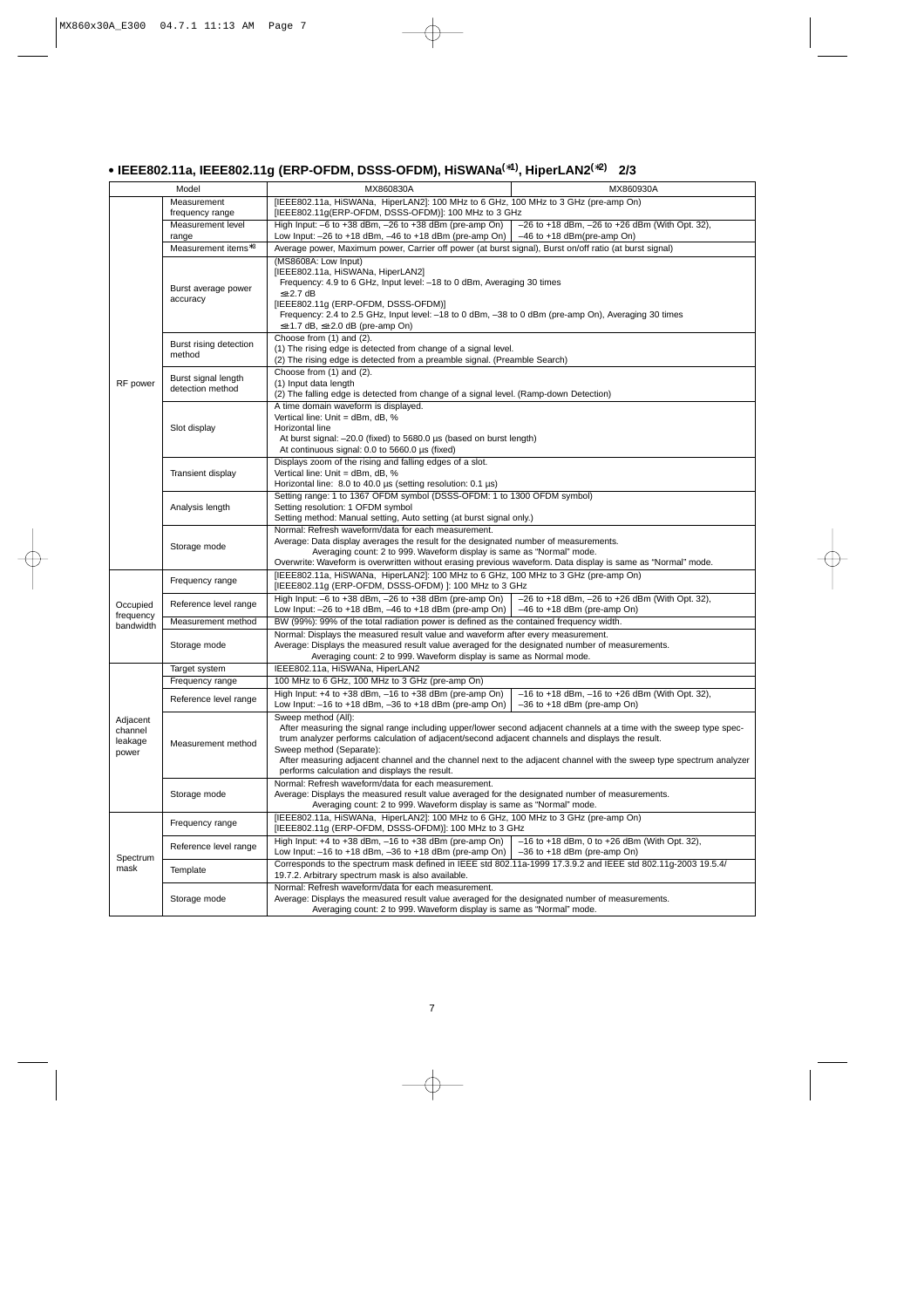## **• IEEE802.11a, IEEE802.11g (ERP-OFDM, DSSS-OFDM), HiSWANa(**∗**1), HiperLAN2(**∗**2) 3/3**

|                                                                                                                                                       | Model                   | MX860830A                                                                                                                                                                                                                                                                                                                                                                                                                                                                                                                                                                                                                                                                                                                                                                                                        | MX860930A                                                                                 |  |
|-------------------------------------------------------------------------------------------------------------------------------------------------------|-------------------------|------------------------------------------------------------------------------------------------------------------------------------------------------------------------------------------------------------------------------------------------------------------------------------------------------------------------------------------------------------------------------------------------------------------------------------------------------------------------------------------------------------------------------------------------------------------------------------------------------------------------------------------------------------------------------------------------------------------------------------------------------------------------------------------------------------------|-------------------------------------------------------------------------------------------|--|
| Spurious                                                                                                                                              | Frequency range         | 9 kHz to 7.8 GHz                                                                                                                                                                                                                                                                                                                                                                                                                                                                                                                                                                                                                                                                                                                                                                                                 | 9 kHz to 13.2 GHz                                                                         |  |
|                                                                                                                                                       | Reference level range   | High Input: +14 to +38 dBm, Low Input: -6 to +18 dBm                                                                                                                                                                                                                                                                                                                                                                                                                                                                                                                                                                                                                                                                                                                                                             | $-6$ to $+18$ dBm, 0 to $+26$ dBm (With Opt. 32)                                          |  |
|                                                                                                                                                       | Measurement method      | Sweep method:<br>Detects and displays the peak value after sweeping the designated frequency range with the spectrum analyzer.<br>Calculates and displays the ratio to the transmitted power value (power ratio). Detection mode is Positive peak.<br>Spot method:<br>Displays the average value after measuring the designated frequency in time domain of the spectrum analyzer.<br>Calculates and displays the ratio to the transmitted power value (power ratio). Detection mode is Sample.<br>Search method:<br>Measures the frequency in time domain and displays the average value after sweeping the designated frequency range<br>with the spectrum analyzer and detecting the peak value. Calculates and displays the ratio to the transmitted power<br>value (power ratio). Detection mode is Sample. |                                                                                           |  |
|                                                                                                                                                       | Storage mode            | Normal: Refresh waveform/data for each measurement.<br>Average: Displays the measured result value averaged for the designated number of measurements.<br>Averaging count: 2 to 999. Waveform display is same as "Normal" mode.                                                                                                                                                                                                                                                                                                                                                                                                                                                                                                                                                                                  |                                                                                           |  |
|                                                                                                                                                       | Frequency range         | 100 MHz to 6 GHz, 100 MHz to 3 GHz (pre-amp On)                                                                                                                                                                                                                                                                                                                                                                                                                                                                                                                                                                                                                                                                                                                                                                  |                                                                                           |  |
|                                                                                                                                                       | Reference level range   | High Input: $-6$ to $+38$ dBm, $-26$ to $+38$ dBm (pre-amp On)<br>Low Input: $-26$ to $+18$ dBm, $-46$ to $+18$ dBm (pre-amp On)                                                                                                                                                                                                                                                                                                                                                                                                                                                                                                                                                                                                                                                                                 | $-26$ to $+18$ dBm, $-18$ to $+26$ dBm (With Opt. 32),<br>$-46$ to $+18$ dBm (pre-amp On) |  |
|                                                                                                                                                       | Measurement method      | CCDF: Displays cumulative distribution of difference between instantaneous power and average power.<br>APD: Displays distribution of difference between instantaneous power and average power.                                                                                                                                                                                                                                                                                                                                                                                                                                                                                                                                                                                                                   |                                                                                           |  |
|                                                                                                                                                       | Data count              | 10,000 to 2,000,000,000                                                                                                                                                                                                                                                                                                                                                                                                                                                                                                                                                                                                                                                                                                                                                                                          |                                                                                           |  |
|                                                                                                                                                       | Analysis time           | 0.001 to 100 ms<br>22 MHz, 20 MHz, 10 MHz, 5 MHz, 3 MHz, RRC: $\alpha$ = 0.22, RC: $\alpha$ = 0.22                                                                                                                                                                                                                                                                                                                                                                                                                                                                                                                                                                                                                                                                                                               |                                                                                           |  |
| <b>CCDF</b>                                                                                                                                           | <b>Filter Selection</b> |                                                                                                                                                                                                                                                                                                                                                                                                                                                                                                                                                                                                                                                                                                                                                                                                                  |                                                                                           |  |
|                                                                                                                                                       | Trigger                 | Free run: Regardless of the state of an input signal, a signal is taken in continuously.<br>Wide IF: A signal is taken in synchronizing with a video signal.<br>Trigger edge: Rise, Fall<br>Trigger delay: $-10000$ to $+10000$ µs<br>Trigger level: High, Middle, Low<br>External: A signal is taken in synchronizing with the trigger signal inputted into a "Trig/Gate In" connector on the back.<br>Trigger edge: Rise, Fall<br>Trigger delay: $-10000$ to $+10000$ µs                                                                                                                                                                                                                                                                                                                                       |                                                                                           |  |
| Batch<br>measure-<br>$ment^*4$                                                                                                                        | Measurement items       | Frequency accuracy, EVM-RMS, EVM-Peak, Phase error-RMS, Carrier leak, Spectrum flatness (at burst signal),<br>TX-power, Carrier off power (at burst signal), On/Off ratio (at burst signal), Occupied frequency bandwidth, Adjacent<br>channel leakage power, Spectrum mask, Spurious (Two tables can be chosen)<br>* "Adjacent channel leakage power" can be measured complying with "IEEE802.11a, HiSWANa, HiperLAN2."                                                                                                                                                                                                                                                                                                                                                                                         |                                                                                           |  |
| According to the judgment value set per measurement item, PASS or FAIL judgment is automatically performed for each<br>Judgement<br>measurement item. |                         |                                                                                                                                                                                                                                                                                                                                                                                                                                                                                                                                                                                                                                                                                                                                                                                                                  |                                                                                           |  |
|                                                                                                                                                       | <b>Target System</b>    | IEEE802.11a, IEEE802.11g (ERP-OFDM, DSSS-OFDM)                                                                                                                                                                                                                                                                                                                                                                                                                                                                                                                                                                                                                                                                                                                                                                   |                                                                                           |  |
|                                                                                                                                                       | Frequency range         | 100 MHz to 6 GHz                                                                                                                                                                                                                                                                                                                                                                                                                                                                                                                                                                                                                                                                                                                                                                                                 |                                                                                           |  |
|                                                                                                                                                       | Measurement level       | High Input: -6 to +38 dBm,                                                                                                                                                                                                                                                                                                                                                                                                                                                                                                                                                                                                                                                                                                                                                                                       | $-26$ to $+18$ dBm,                                                                       |  |
|                                                                                                                                                       | range                   | Low Input: $-26$ to $+18$ dBm                                                                                                                                                                                                                                                                                                                                                                                                                                                                                                                                                                                                                                                                                                                                                                                    | $-26$ to $+26$ dBm (With Opt. 32)                                                         |  |
|                                                                                                                                                       | Analysis length         | 250 to 1000 OFDM symbol (Setting resolution: 1 OFDM symbol)                                                                                                                                                                                                                                                                                                                                                                                                                                                                                                                                                                                                                                                                                                                                                      |                                                                                           |  |
|                                                                                                                                                       | Measurement range       | 0.0 to 50.0 ppm                                                                                                                                                                                                                                                                                                                                                                                                                                                                                                                                                                                                                                                                                                                                                                                                  |                                                                                           |  |
| Symbol                                                                                                                                                | Measurement resolution  | $0.1$ ppm                                                                                                                                                                                                                                                                                                                                                                                                                                                                                                                                                                                                                                                                                                                                                                                                        |                                                                                           |  |
| rate error<br>measure-<br>ment                                                                                                                        | Measurement accuracy    | [IEEE802.11a]<br>Frequency: 4.9 to 6 GHz<br>[IEEE802.11g (ERP-OFDM, DSSS-OFDM)]<br>Frequency: 2.4 to 2.5 GHz<br>(MS8608A: Low Input)<br>$\pm$ (reference frequency accuracy x 10 <sup>6</sup> + 1.0) ppm<br>per OFDM symbol rate (250 kHz $[ = (4 \mu s)^{-1} ]$ ).                                                                                                                                                                                                                                                                                                                                                                                                                                                                                                                                              |                                                                                           |  |
|                                                                                                                                                       | Storage mode            | Normal: Refresh waveform/data for each measurement.<br>Average: Displays the measured result value averaged for the designated number of measurements.<br>Averaging count: 2 to 999. Waveform display is same as "Normal" mode.                                                                                                                                                                                                                                                                                                                                                                                                                                                                                                                                                                                  |                                                                                           |  |

∗1: HiSWANa cannot carry out the following measurement.

1) Measurement for every MAC frame

2) Measurement of a signal whose cyclic prefix duration is not 800 ns

3) Measurement of a continuous signal whose modulation type is not constant.

∗2: HiperLAN2 cannot carry out the following measurement.

1) The same measurement as '∗1'.

2) Measurement of a burst signal whose modulation type on payload is not constant.

3) Measurement of power time mask.

∗3: When burst interval is 20 µs or less, the Wireless LAN software cannot measure the following item rightly:

1) Carrier off power, 2) On/Off ratio.

∗4: "Batch measurement" function cannot carry out when "Target system: HiSWANa" and "Data rate: Auto" are set.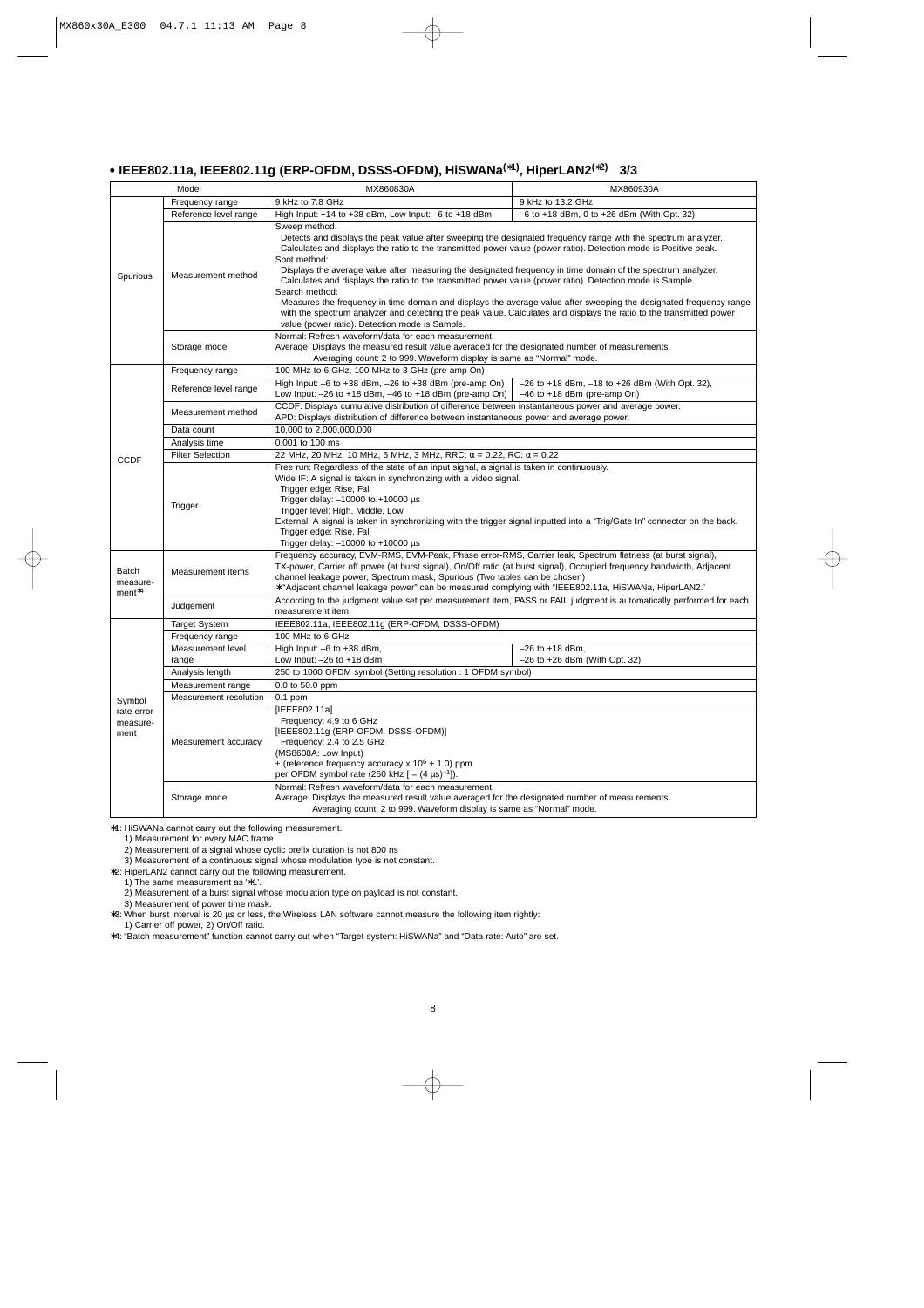## **• IEEE802.11b, IEEE802.11g (ERP-DSSS/CCK) 1/3**

|                                                              | Model                                   | MX860830A                                                                                                                                                                                                                                                                                                                                       | MX860930A                                                                                                              |
|--------------------------------------------------------------|-----------------------------------------|-------------------------------------------------------------------------------------------------------------------------------------------------------------------------------------------------------------------------------------------------------------------------------------------------------------------------------------------------|------------------------------------------------------------------------------------------------------------------------|
| Modulation type                                              |                                         | CCK, DQPSK, DBPSK                                                                                                                                                                                                                                                                                                                               |                                                                                                                        |
| 11, 5.5, 2, 1 Mbps, Auto (at burst signal only)<br>Data rate |                                         |                                                                                                                                                                                                                                                                                                                                                 |                                                                                                                        |
| Filter                                                       |                                         | No Filter<br>Gaussian $BT = 0.3$ to 1.0 (setting resolution: 0.1)<br>Rectangular<br>Root Raised Cosine $\alpha = 0.30$ to 1.00 (setting resolution: 0.01)                                                                                                                                                                                       |                                                                                                                        |
|                                                              | Measurement items                       | Frequency (Carrier frequency, Carrier frequency error), Modulation Characteristic (EVM-RMS, EVM-Peak, Phase error-<br>RMS, Amplitude error-RMS, Origin offset)                                                                                                                                                                                  |                                                                                                                        |
|                                                              | Frequency range                         | 100 MHz to 3 GHz                                                                                                                                                                                                                                                                                                                                |                                                                                                                        |
|                                                              | Measurement<br>frequency intake range   | Temperature: $+18^{\circ}$ to $+35^{\circ}$ C, setting frequency $\pm 80$ kHz                                                                                                                                                                                                                                                                   |                                                                                                                        |
|                                                              | Measurement level<br>range              | High Input: $-6$ to $+38$ dBm, $-26$ to $+38$ dBm (pre-amp On)<br>Low Input: $-26$ to +18 dBm, $-46$ to +18 dBm (pre-amp On) $-46$ to +18 dBm (pre-amp On)                                                                                                                                                                                      | $-26$ to $+18$ dBm, $-26$ to $+26$ dBm (With Opt. 32),                                                                 |
|                                                              | Carrier frequency<br>accuracy           | $\pm$ (reference frequency accuracy x setting frequency + 200 Hz)                                                                                                                                                                                                                                                                               | Frequency: 2.4 to 2.5 GHz, Input level: -10 dBm (MS8608A: Low Input), Averaging: 30 times, Temperature: +18° to +35 °C |
|                                                              | Modulation accuracy                     | 2.3 %rms (typ.)                                                                                                                                                                                                                                                                                                                                 | Frequency: 2.4 to 2.5 GHz, Input level: -10 dBm (MS8608A: Low Input), Averaging: 30 times, Temperature: +18° to +35 °C |
| Modulation                                                   | Display waveform                        | Constellation, EVM vs chip number, Phase error vs chip number, Eye-diagram                                                                                                                                                                                                                                                                      |                                                                                                                        |
| analysis                                                     | Constellation                           | Error scale: 5 %, 10 %, 20 %, 35 %, OFF (It is available when "Data rate" is not set to "Auto".)                                                                                                                                                                                                                                                |                                                                                                                        |
|                                                              | EVM vs chip                             | Vertical line (full scale): 5 %, 10 %, 20 %, 50 %, 100 %<br>Horizontal line: Chip number 256 to 4096 chip                                                                                                                                                                                                                                       |                                                                                                                        |
|                                                              | Phase error vs. chip                    | Vertical line (full scale): 5 deg, 10 deg, 20 deg, 50 deg, 100 deg<br>Horizontal line: Chip number 256 to 4096 chip                                                                                                                                                                                                                             |                                                                                                                        |
|                                                              | Analysis length                         | Setting range: 256 to 4096 chip<br>Setting resolution: 1 chip<br>Setting method: Manual setting, Auto setting (at burst signal only. When "Data rate" is set to "AUTO.")                                                                                                                                                                        |                                                                                                                        |
|                                                              | Storage mode                            | Normal: Refresh waveform/data for each measurement.<br>Average: Displays the measured result value averaged for the designated number of measurements.<br>Averaging count: 2 to 999. Waveform display is same as "Normal" mode.<br>Overwrite: Waveform is overwritten without erasing previous waveform. Data display is same as "Normal" mode. |                                                                                                                        |
|                                                              | Frequency range                         | 100 MHz to 3 GHz                                                                                                                                                                                                                                                                                                                                |                                                                                                                        |
|                                                              | Measurement level<br>range              | High Input: $-6$ to $+38$ dBm, $-26$ to $+38$ dBm (pre-amp On),<br>Low Input: $-26$ to $+18$ dBm, $-46$ to $+18$ dBm (pre-amp On)                                                                                                                                                                                                               | $-26$ to $+18$ dBm, $-26$ to $+26$ dBm (With Opt. 32),<br>$-46$ to $+18$ dBm (pre-amp On)                              |
|                                                              | Measurement items*1                     | Average power, Maximum Power, carrier off power (at burst signal), burst on/off ratio (at burst signal), burst rising/falling<br>time (at burst signal)                                                                                                                                                                                         |                                                                                                                        |
|                                                              | Burst average power<br>accuracy         | (MS8608A: Low input)<br>Frequency: 2.4 to 2.5 GHz, Averaging 30 times<br>≤±1.7 dB (Input level: -18 to 0 dBm), ≤±2.0 dB (Input level: -38 to 0 dBm, pre-amp On)                                                                                                                                                                                 |                                                                                                                        |
|                                                              | Burst rising detection<br>method        | Choose from (1) and (2).<br>(1) The rising edge is detected from change of a signal level.<br>(2) The rising edge is detected from a preamble signal. (Preamble Search)                                                                                                                                                                         |                                                                                                                        |
|                                                              | Burst signal length<br>detection method | Choose from (1) and (2).<br>(1) Input data length<br>(2) The falling edge is detected from change of a signal level. (Ramp-down Detection)                                                                                                                                                                                                      |                                                                                                                        |
| RF power                                                     | Slot display                            | A time domain waveform is displayed.<br>Vertical line: Unit = dBm, dB, %<br>Horizontal line<br>At burst signal: -20.0 (fixed) to 5680.0 µs (based on burst length.)<br>At continuous signal: 0.0 to 5660.0 µs (fixed)                                                                                                                           |                                                                                                                        |
|                                                              | Transient display                       | Displays zoom of the rising and falling edges of a slot.<br>Vertical line: Unit = dBm, dB, %<br>Horizontal line: 8.0 to 40.0 µs (setting resolution: 0.1 µs)                                                                                                                                                                                    |                                                                                                                        |
|                                                              | Analysis length                         | Setting range: 256 to 4096 chip<br>Setting resolution: 1 chip<br>Setting method: Manual setting, Auto setting (at burst signal only. When "Data rate" is set to "AUTO".)                                                                                                                                                                        |                                                                                                                        |
|                                                              | Storage mode                            | Normal: Refresh waveform/data for each measurement.<br>Average: Displays the measured result value averaged for the designated number of measurements.<br>Averaging count: 2 to 999. Waveform display is same as "Normal" mode.<br>Overwrite: Waveform is overwritten without erasing previous waveform. Data display is same as "Normal" mode. |                                                                                                                        |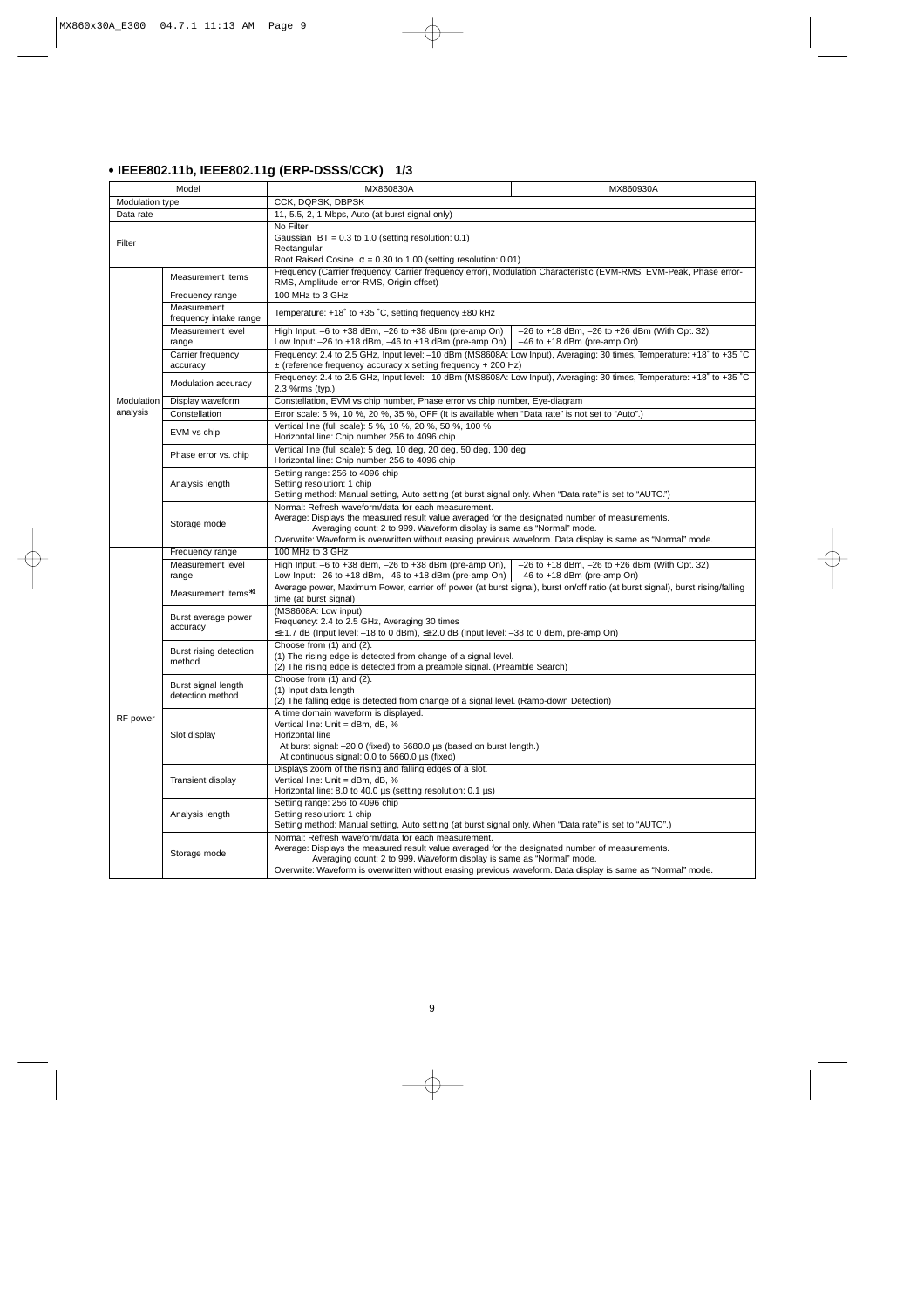## **• IEEE802.11b, IEEE802.11g (ERP-DSSS/CCK) 2/3**

| Model                              |                                                                    | MX860830A                                                                                                                                                                                                                                                                                                                                                                                                                                                                                                                                                                                                                                                                                                                                                                                                        | MX860930A                                                                                            |  |
|------------------------------------|--------------------------------------------------------------------|------------------------------------------------------------------------------------------------------------------------------------------------------------------------------------------------------------------------------------------------------------------------------------------------------------------------------------------------------------------------------------------------------------------------------------------------------------------------------------------------------------------------------------------------------------------------------------------------------------------------------------------------------------------------------------------------------------------------------------------------------------------------------------------------------------------|------------------------------------------------------------------------------------------------------|--|
|                                    | Frequency range                                                    | 100 MHz to 3 GHz                                                                                                                                                                                                                                                                                                                                                                                                                                                                                                                                                                                                                                                                                                                                                                                                 |                                                                                                      |  |
|                                    | Reference level range                                              | High Input: $-6$ to $+38$ dBm, $-26$ to $+38$ dBm (pre-amp On)<br>Low Input: $-26$ to $+18$ dBm, $-46$ to $+18$ dBm (pre-amp On)                                                                                                                                                                                                                                                                                                                                                                                                                                                                                                                                                                                                                                                                                 | $-26$ to $+18$ dBm, $-26$ to $+26$ dBm (With Opt. 32),<br>$-46$ to $+18$ dBm (pre-amp On)            |  |
| Occupied<br>frequency<br>bandwidth | Measurement method                                                 | BW(99%): 99% of the total radiation power is defined as the contained frequency width.<br>BW (90%): Frequency bandwidth containing 90% of the total radiation power. This value is called "spreading bandwidth"<br>in TELEC's Technical Regulations Conformity Certification.                                                                                                                                                                                                                                                                                                                                                                                                                                                                                                                                    |                                                                                                      |  |
|                                    | Storage mode                                                       | Normal: Refresh waveform/data for each measurement.<br>Average: Displays the measured result value averaged for the designated number of measurements.<br>Averaging count: 2 to 999. Waveform display is same as "Normal" mode.                                                                                                                                                                                                                                                                                                                                                                                                                                                                                                                                                                                  |                                                                                                      |  |
|                                    | Frequency range                                                    | 100 MHz to 3 GHz                                                                                                                                                                                                                                                                                                                                                                                                                                                                                                                                                                                                                                                                                                                                                                                                 |                                                                                                      |  |
|                                    | Reference level range                                              | High Input: +4 to +38 dBm, -16 to +38 dBm (pre-amp On)<br>Low Input: $-16$ to $+18$ dBm, $-36$ to $+18$ dBm (pre-amp On)                                                                                                                                                                                                                                                                                                                                                                                                                                                                                                                                                                                                                                                                                         | $-16$ to $+18$ dBm, 0 to $+26$ dBm (With Opt. 32),<br>-36 to +18 dBm (pre-amp On)                    |  |
| Spectrum<br>mask                   | Template                                                           | 19.5.4/19.7.2. Arbitrary spectrum mask is also available.                                                                                                                                                                                                                                                                                                                                                                                                                                                                                                                                                                                                                                                                                                                                                        | Corresponds to the spectrum mask defined in IEEE std 802.11b-1999 18.4.7.3 and IEEE std 802.11q-2003 |  |
|                                    | Storage mode                                                       | Normal: Refresh waveform/data for each measurement.<br>Average: Displays the measured result value averaged for the designated number of measurements.<br>Averaging count: 2 to 999. Waveform display is same as "Normal" mode.                                                                                                                                                                                                                                                                                                                                                                                                                                                                                                                                                                                  |                                                                                                      |  |
|                                    | Frequency range                                                    | 9 kHz to 7.8 GHz                                                                                                                                                                                                                                                                                                                                                                                                                                                                                                                                                                                                                                                                                                                                                                                                 | 9 kHz to 13.2 GHz                                                                                    |  |
|                                    | Reference level range                                              | High Input: +14 to +38 dBm<br>Low Input: -6 to +18 dBm                                                                                                                                                                                                                                                                                                                                                                                                                                                                                                                                                                                                                                                                                                                                                           | $-6$ to $+18$ dBm, 0 to $+26$ dBm (With Opt. 32)                                                     |  |
| Spurious                           | Measurement method                                                 | Sweep method:<br>Detects and displays the peak value after sweeping the designated frequency range with the spectrum analyzer.<br>Calculates and displays the ratio to the transmitted power value (power ratio). Detection mode is Positive Peak.<br>Spot method:<br>Displays the average value after measuring the designated frequency in time domain of the spectrum analyzer.<br>Calculates and displays the ratio to the transmitted power value (power ratio). Detection mode is Sample.<br>Search method:<br>Measures the frequency in time domain and displays the average value after sweeping the designated frequency range<br>with the spectrum analyzer and detecting the peak value. Calculates and displays the ratio to the transmitted power<br>value (power ratio). Detection mode is Sample. |                                                                                                      |  |
|                                    | Storage mode                                                       | Normal: Refresh waveform/data for each measurement.<br>Average: Displays the measured result value averaged for the designated number of measurements.<br>Averaging count: 2 to 999. Waveform display is same as "Normal" mode.                                                                                                                                                                                                                                                                                                                                                                                                                                                                                                                                                                                  |                                                                                                      |  |
|                                    | 100 MHz to 6 GHz, 100 MHz to 3 GHz (pre-amp On)<br>Frequency range |                                                                                                                                                                                                                                                                                                                                                                                                                                                                                                                                                                                                                                                                                                                                                                                                                  |                                                                                                      |  |
|                                    | Reference level range                                              | High Input: -6 to +38 dBm, -26 to +38 dBm (pre-amp On),<br>Low Input: $-26$ to $+18$ dBm, $-46$ to $+18$ dBm (pre-amp On)                                                                                                                                                                                                                                                                                                                                                                                                                                                                                                                                                                                                                                                                                        | $-26$ to $+18$ dBm, $-18$ to $+26$ dBm (With Opt. 32),<br>$-46$ to $+18$ dBm (pre-amp On)            |  |
|                                    | Measurement method                                                 | CCDF: Displays cumulative distribution of difference between instantaneous power and average power.<br>APD: Displays distribution of difference between instantaneous power and average power.                                                                                                                                                                                                                                                                                                                                                                                                                                                                                                                                                                                                                   |                                                                                                      |  |
|                                    | Data count                                                         | 10,000 to 2,000,000,000                                                                                                                                                                                                                                                                                                                                                                                                                                                                                                                                                                                                                                                                                                                                                                                          |                                                                                                      |  |
|                                    | Analysis time                                                      | 0.001 to 100 ms                                                                                                                                                                                                                                                                                                                                                                                                                                                                                                                                                                                                                                                                                                                                                                                                  |                                                                                                      |  |
| <b>CCDF</b>                        | Filter selection                                                   | 22 MHz, 20 MHz, 10 MHz, 5 MHz, 3 MHz, RRC: $\alpha$ = 0.22, RC: $\alpha$ = 0.22                                                                                                                                                                                                                                                                                                                                                                                                                                                                                                                                                                                                                                                                                                                                  |                                                                                                      |  |
|                                    | Trigger                                                            | Free run: Regardless of the state of an input signal, a signal is taken in continuously.<br>Wide IF: A signal is taken in synchronizing with a video signal.<br>Trigger edge: Rise, Fall<br>Trigger delay: $-10000$ to $+10000$ µs<br>Trigger level: High, Middle, Low<br>External: A signal is taken in synchronizing with the trigger signal inputted into a "Trig/Gate In" connector on the back.<br>Trigger edge: Rise, Fall<br>Trigger delay: -10000 to +10000 µs                                                                                                                                                                                                                                                                                                                                           |                                                                                                      |  |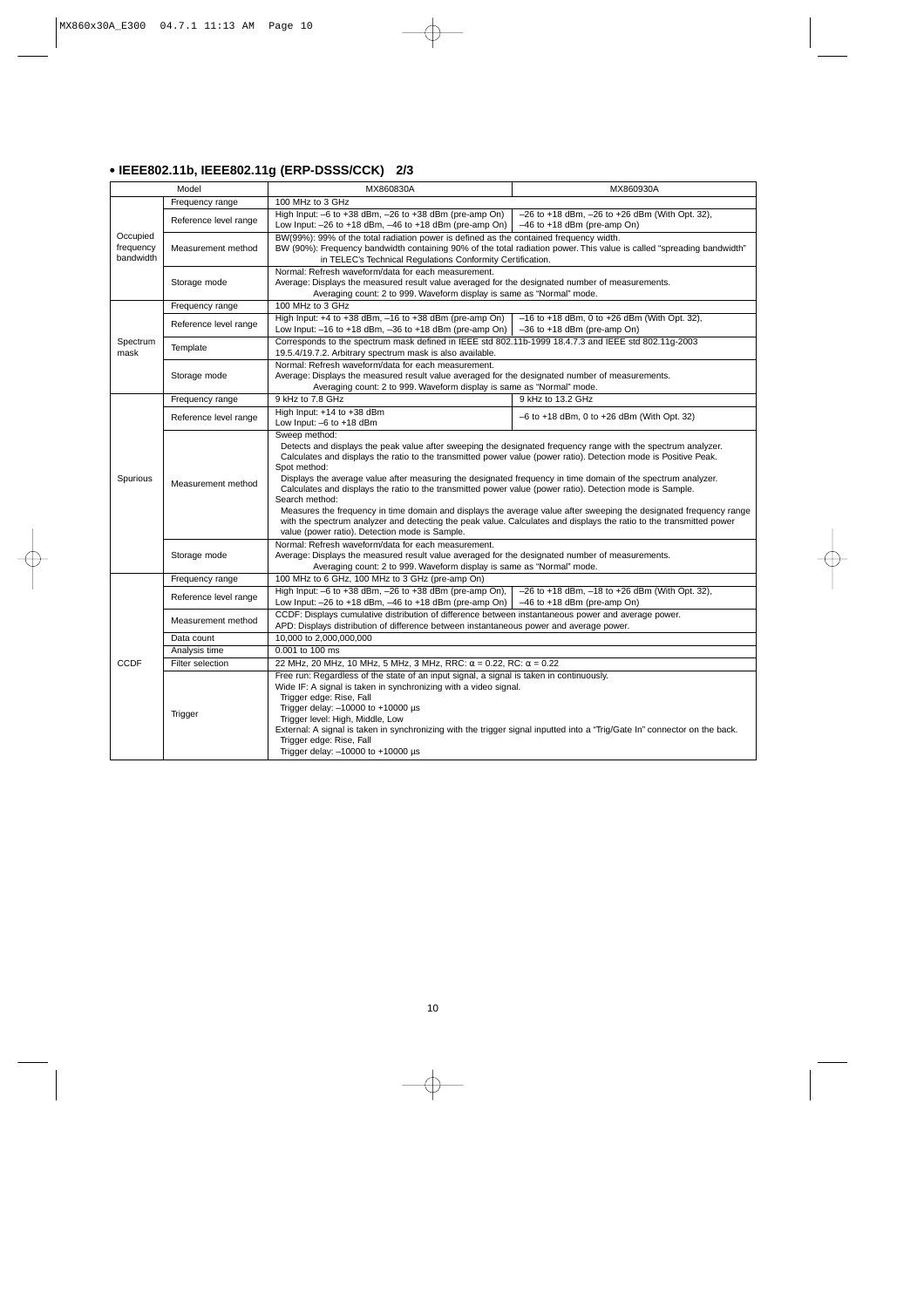## **• IEEE802.11b, IEEE802.11g (ERP-DSSS/CCK) 3/3**

|                           | Model                      | MX860830A                                                                                                                                                                                                                                                                                                             | MX860930A                                                                                 |  |
|---------------------------|----------------------------|-----------------------------------------------------------------------------------------------------------------------------------------------------------------------------------------------------------------------------------------------------------------------------------------------------------------------|-------------------------------------------------------------------------------------------|--|
| Batch<br>measure-<br>ment | Measurement items          | Frequency accuracy, EVM-RMS, EVM-Peak, Phase error-RMS, Amplitude error-RMS, Origin offset, TX-power, Carrier<br>off power (at burst signal), On/Off ratio (at burst signal), Burst signal rising/falling time (at burst signal), Occupied<br>frequency bandwidth, Spectrum mask, Spurious (Two tables can be chosen) |                                                                                           |  |
|                           | Judgement                  | According to the judgment value set per measurement item, PASS or FAIL judgment is automatically performed for each<br>measurement item.                                                                                                                                                                              |                                                                                           |  |
|                           | Frequency range            | 100 MHz to 3 GHz                                                                                                                                                                                                                                                                                                      |                                                                                           |  |
|                           | Measurement level<br>range | High Input: $-6$ to $+38$ dBm, $-26$ to $+38$ dBm (pre-amp On)<br>Low Input: $-26$ to $+18$ dBm, $-46$ to $+18$ dBm (pre-amp On)                                                                                                                                                                                      | $-26$ to $+18$ dBm, $-26$ to $+26$ dBm (With Opt. 32),<br>$-46$ to $+18$ dBm (pre-amp On) |  |
|                           | Analysis length            | 11,000 to 44,000 chip (setting resolution: 1 chip)                                                                                                                                                                                                                                                                    |                                                                                           |  |
|                           | Measurement range          | 0.0 to $\pm 50.0$ ppm                                                                                                                                                                                                                                                                                                 |                                                                                           |  |
| Chip clock                | Measurement resolution     | $0.1$ ppm                                                                                                                                                                                                                                                                                                             |                                                                                           |  |
| error mea-<br>surement    | Measurement accuracy       | (MS8608A: Low Input)<br>Carrier frequency: 2.4 to 2.5 GHz,<br>$\pm$ (reference frequency accuracy x 10 <sup>6</sup> + 1.0) ppm<br>per chip rate (11 MHz).                                                                                                                                                             |                                                                                           |  |
|                           | Storage mode               | Normal: Refresh waveform/data for each measurement.<br>Average: Displays the measured result value averaged for the designated number of measurements.<br>Averaging count: 2 to 999. Waveform display is same as "Normal" mode.                                                                                       |                                                                                           |  |

∗1: When burst interval is 20 µs or less, the Wireless LAN software cannot measure the following item rightly: 1) Carrier off power, 2) On/Off ratio and 3) Burst rising/falling time.

## **• Electric performance (IQ input)**

| Model                                                                                                                                                                            | MX860830A                                                                                                                                                                                                                                                                                                                                                                                                                    | MX860930A |  |
|----------------------------------------------------------------------------------------------------------------------------------------------------------------------------------|------------------------------------------------------------------------------------------------------------------------------------------------------------------------------------------------------------------------------------------------------------------------------------------------------------------------------------------------------------------------------------------------------------------------------|-----------|--|
| Input impedance                                                                                                                                                                  | I MΩ (parallel capacitance <100 pF), 50 Ω                                                                                                                                                                                                                                                                                                                                                                                    |           |  |
| Balance input                                                                                                                                                                    | Differential voltage: 0.1 to 1 Vp-p (input terminals)<br>In-phase voltage: ±2.5 V (input terminals)                                                                                                                                                                                                                                                                                                                          |           |  |
| Unbalance input                                                                                                                                                                  | 0.1 to 1 Vp-p (input terminals)<br>DC/AC coupling Changeable                                                                                                                                                                                                                                                                                                                                                                 |           |  |
| Measurement items                                                                                                                                                                | [IEEE802.11a, IEEE802.11g (ERP-OFDM, DSSS-OFDM)]<br>Modulation accuracy/frequency, RF power, CCDF, Batch measurement, IQ level, Symbol rate error measurement<br>[HiSWANa, HiperLAN2]<br>Modulation accuracy/frequency, RF power, CCDF, Batch measurement, IQ level<br>[IEEE802.11b, IEEE802.11g (ERP-DSSS/CCK)]<br>Modulation accuracy/frequency, RF power, CCDF, Batch measurement, IQ level, Chip clock error measurement |           |  |
| IQ level measurement                                                                                                                                                             | Measures input level of I and Q (rms, p-p)                                                                                                                                                                                                                                                                                                                                                                                   |           |  |
| When the CW signal is inputted to I and Q input terminals, measures and displays the phase difference between I-phase<br>IQ phase difference measurement<br>and Q-phase signals. |                                                                                                                                                                                                                                                                                                                                                                                                                              |           |  |